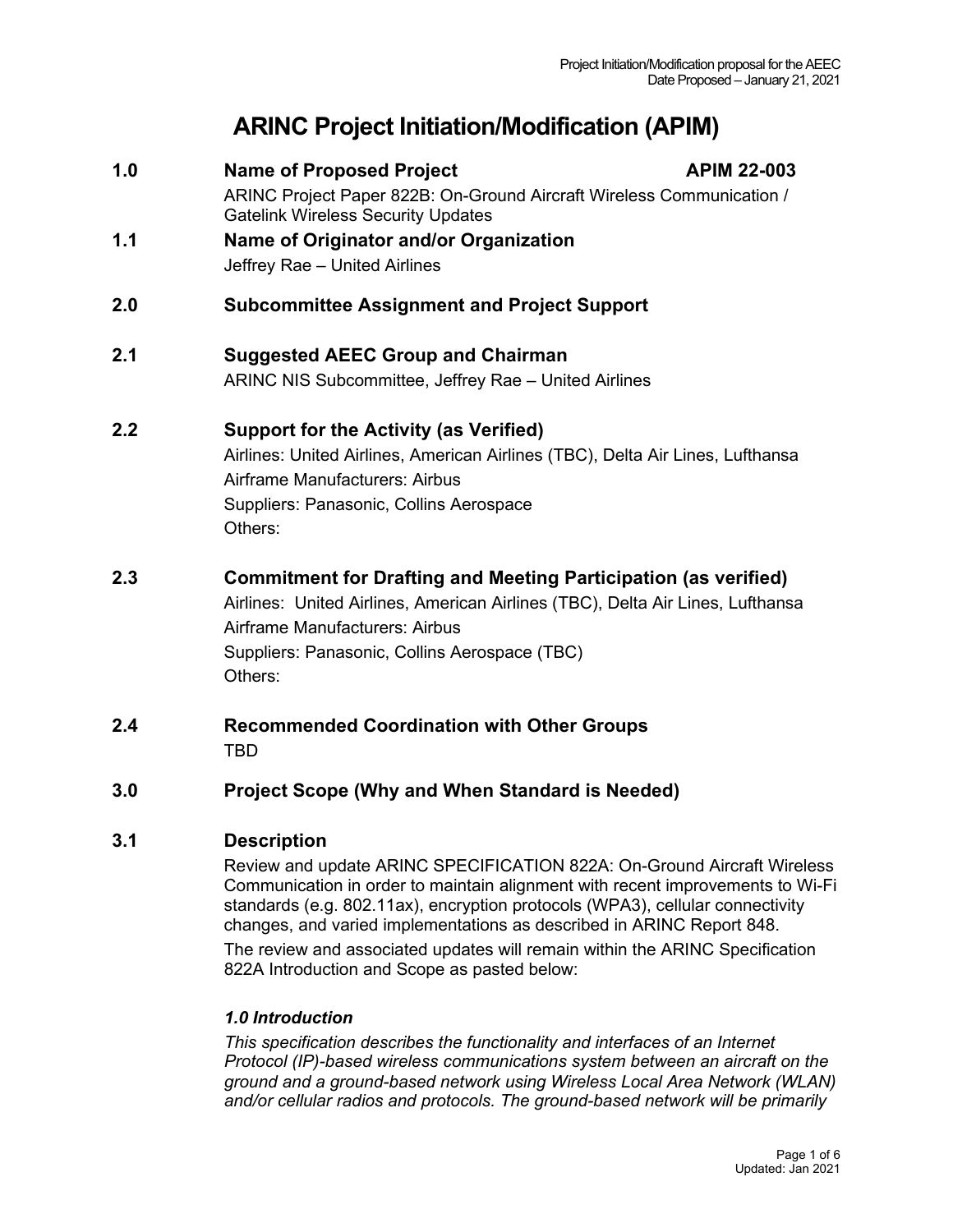*used to provide connectivity to an airline's back office or to its back-end maintenance systems although other uses are also possible when there is a need to transfer data to or from the aircraft's applications while it is taxiing or parked. "Gatelink" is the accepted industry term for this type of connection. This document is a major revision to ARINC Specification 822 released in 2008.*

*Additionally, this document addresses cyber security measures necessary to ensure that the Gatelink connection can only be accessed by authorized users or systems, and that transferred data cannot be intercepted or modified by unauthorized persons. Certain requirements are intended to raise the bar on security and, thereby, contribute to an overall reduced level of cyber risk in the aviation environment. These requirements may go beyond basic interoperability.*

*Key airline operational benefits of Gatelink include:*

*High bandwidth IP data connection that enables transfer of larger data sets during an aircraft's gate turn, while taxiing, and while at a maintenance facility.*

*Automatic establishment of a Gatelink connection when the aircraft lands or arrives at its parking position (no flight or ground crew intervention needed).*

*Timely download of flight segment-specific data sets, e.g., Flight Operations Quality Assurance (FOQA) data, engine performance data, and cabin logbook entries, that enable rapid response to aircraft problems and tuning of in-flight performance parameters for maximum flight efficiency.* 

*Upload of time-sensitive In-Flight Entertainment (IFE) content, e.g., daily news and sports programs, that enhances the passenger experience*

*Wireless staging of Loadable Software Parts (LSPs), reducing time spent by maintenance personnel moving LSPs to the aircraft using legacy methods.*

*One area of significant interest by airlines is the use of cellular data modems to supplement or even replace existing WLAN-based radios. This can enable required ground data connectivity at airports that lack supporting Gatelink WLAN infrastructure or have infrastructure operated by non-contracted providers.*

*In consideration of new technologies and use cases and keeping functional specifications separate from form and fit, this document introduces the following terms:*

*Ground Wireless Local Area Network Function (GWLF) encompasses the full set of airborne Wi-Fi and/or cellular radio functions described in this specification for the aircraft part of the Gatelink network. These functions may be distributed across more than one Line Replaceable Unit (LRU) on the aircraft's network, or they may be contained in a single LRU (GWLU).*

*Ground Wireless LAN Unit (GWLU) refers to a specific design approach that incorporates the major GWLF functions into a single LRU. This is the more common approach for large transport aircraft; smaller aircraft may use a lessintegrated approach.*

*Broad adherence to this specification will help ensure interoperability when a Gatelink-equipped aircraft lands at an airport offering terminal Wi-Fi connectivity or in an area with available contracted cellular data service. Use of commercial industry standard communications protocols helps meet this primary objective, as does close coordination on implementations between airlines, airports, Maintenance Repair Organizations (MROs), mobile telecom carriers, and other service providers. Although functionality will be specified to enable the onboard equipment to choose the correct provider and link type depending on its location,*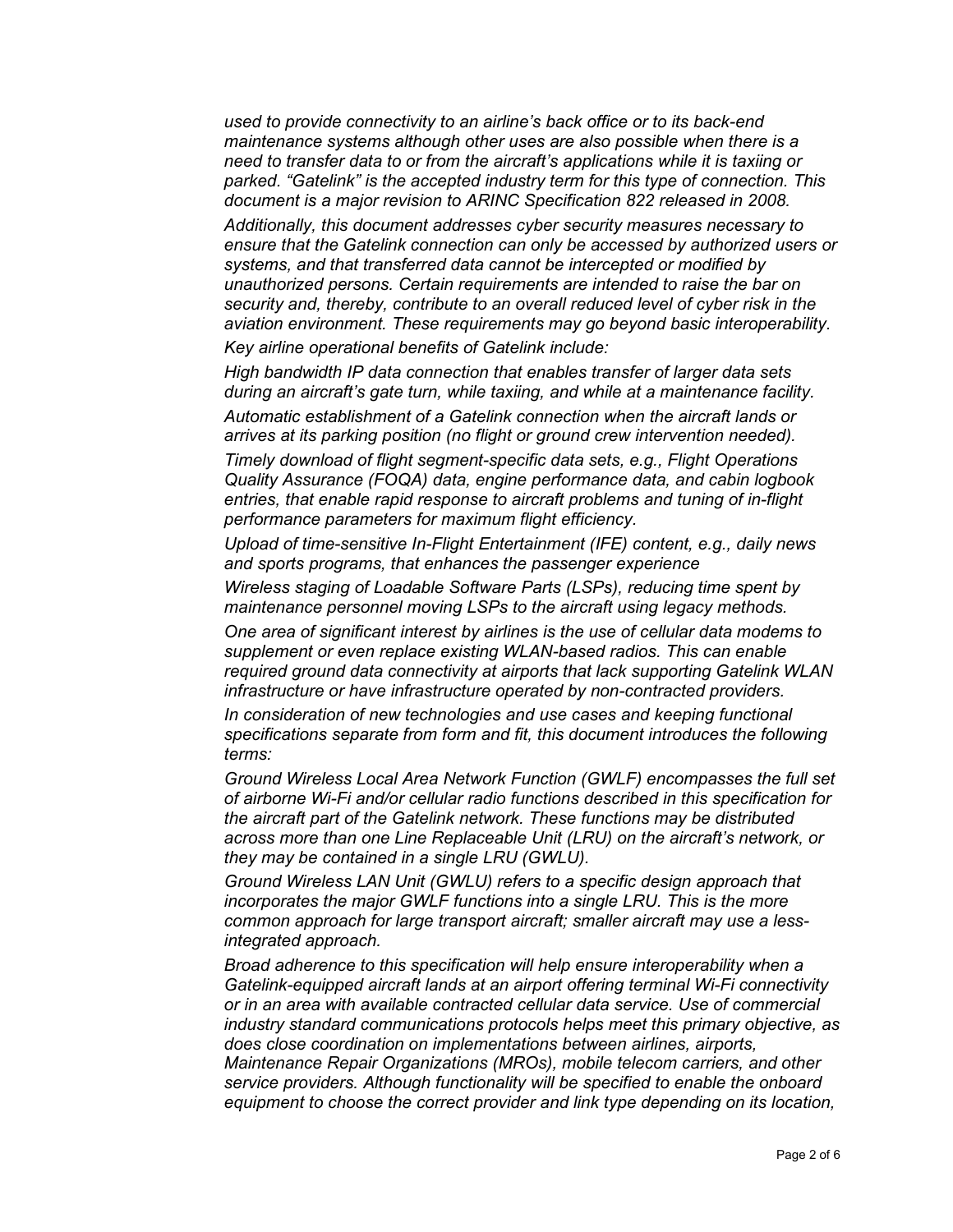*an aircraft should not require different system configurations to connect at different airports.*

*Please note that Gatelink provides a method for authorized clients (such as an aircraft) to access the Gatelink provider's network. Security protocols are specified, in order to authenticate the endpoints, provide access control, and protect the data between the client and the Gatelink access point. After this, there are no provisions for the security of the data.* 

*Operators must assume that their connections, once established via the Gatelink service, are routed on the open Internet. Operators are responsible for the endto-end protection of their application data between the client and the ultimate destination, even if routed across the Gatelink network.*

#### *1.1 Document Scope*

*This specification addresses the following types of IPv4-based connections between an aircraft on the ground and the airline's network infrastructure:*

*Connections based on IEEE 802.11 wireless LAN standards*

*Connections using cellular technologies: 3G, Universal Mobile Telecommunications System (UMTS), 4G, and Long Term Evolution (LTE)*

*This specification does not address the following technologies, nor does it preclude their future addition based on market demand:*

*Wired connections to the aircraft at the gate, e.g., powerline communications AeroMACS, an aviation implementation of IEEE 802.16e (WiMAX) that uses protected spectrum to carry safety communications*

*5G cellular*

*IPv6*

*Elements necessary for interoperability in the radio and network layers are addressed while methods for application data transfer are out of scope. Measures to enhance cyber security are included and may go beyond basic interoperability.*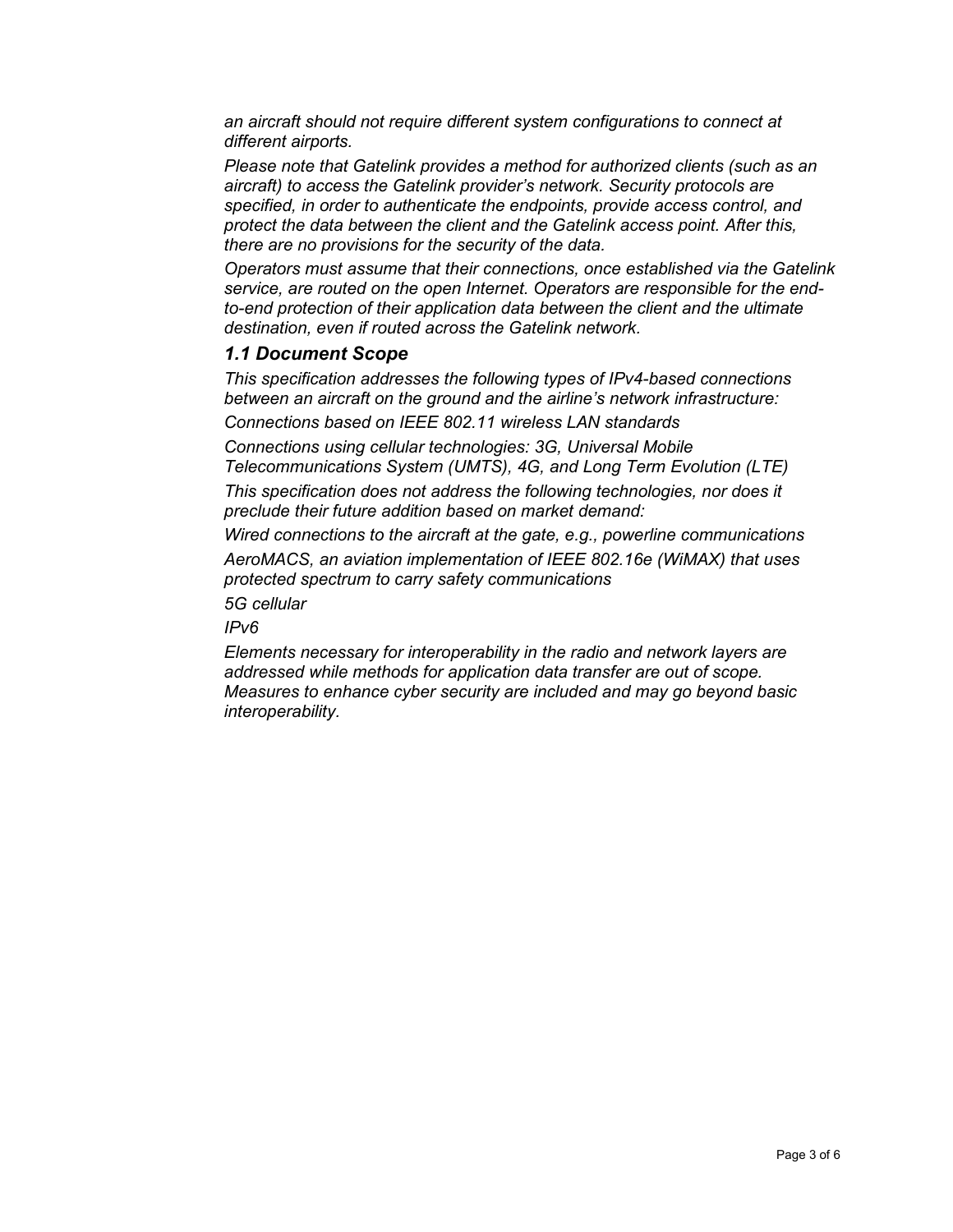

#### *Figure 1-1 – ARINC 822A Scope*

*It is not the intent of this document to specify a system's implementation, define components, or imply an approach to such an implementation. Ultimately, it is up to suppliers, manufacturers, and end customers (i.e., airlines) to determine the requirements for, and acceptance of, products that comply with this specification. Manufacturers and suppliers are encouraged to exceed the features and functionality described by this specification to meet evolving market needs.*

*This document does not specify the form and fit of the airborne equipment, nor other physical and electrical characteristics. These are defined in ARINC Characteristics 763 and 763A.*

## **3.2 Planned Usage of the Envisioned Specification**

Note: New airplane programs must be confirmed by manufacturer prior to completing this section.

| New aircraft developments planned to use this specification   | yes $\Box$ no $\boxtimes$          |                           |  |  |
|---------------------------------------------------------------|------------------------------------|---------------------------|--|--|
| Airbus:                                                       | (aircraft & date)                  |                           |  |  |
| Boeing:                                                       | (aircraft & date)                  |                           |  |  |
| Other:                                                        | (manufacturer, aircraft & date)    |                           |  |  |
| Modification/retrofit requirement                             |                                    | yes $\Box$ no $\boxtimes$ |  |  |
|                                                               | Specify: (aircraft & date)         |                           |  |  |
| Needed for airframe manufacturer or airline project           |                                    | yes $\Box$ no $\boxtimes$ |  |  |
|                                                               | Specify: (aircraft & date)         |                           |  |  |
| Mandate/regulatory requirement                                |                                    | yes $\Box$ no $\boxtimes$ |  |  |
|                                                               | Program and date: (program & date) |                           |  |  |
| Is the activity defining/changing an infrastructure standard? |                                    | yes $\Box$ no $\boxtimes$ |  |  |
| Specify:                                                      |                                    |                           |  |  |
| When is the ARINC Standard required?                          |                                    |                           |  |  |
|                                                               |                                    |                           |  |  |

What is driving this date? Technology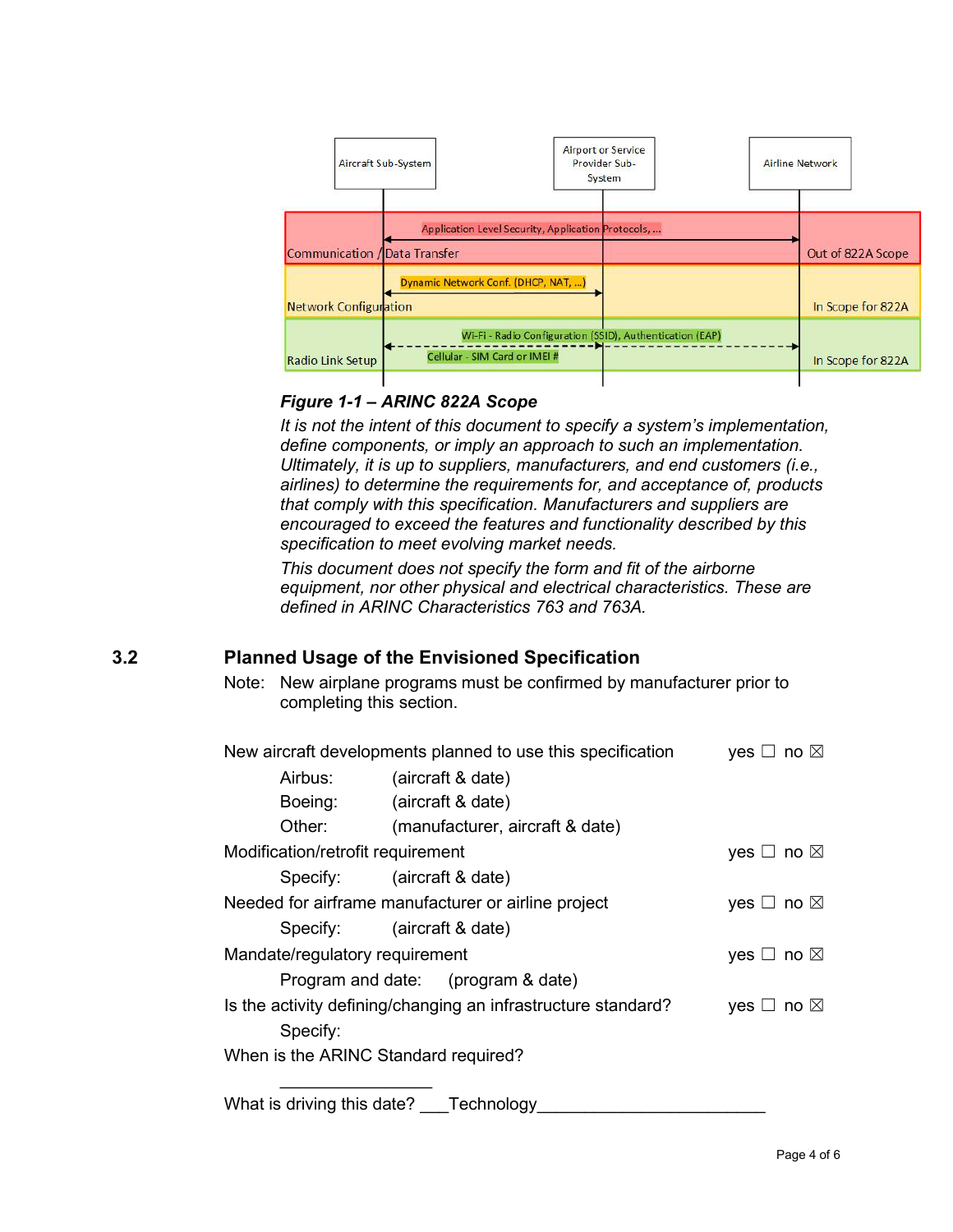| Are 18 months (min) available for standardization work? | yes $\boxtimes$ no $\Box$ |
|---------------------------------------------------------|---------------------------|
| If NO, please specify solution:                         |                           |
| Are Patent(s) involved?                                 | yes $\Box$ no $\boxtimes$ |
| If YES, please describe, identify patent holder:        |                           |

#### **3.3 Issues to be Worked**

The main issues to be worked as part of this APIM are:

- Update Wi-Fi security standards defined within ARINC 822A ON-GROUND WIRELESS COMMUNICATION (GATELINK) report to reflect recent updates to Wi-Fi standards such as 802.11ax and WPA3.
- Align 822A technical recommendations with other published ARINC reports (e.g., ARINC 687 SECURE ONBOARD WIFI PROFILE).
- Review and update cellular security, connectivity, and authentication recommendations including 5G.
- Overall review and update as needed

## **3.4 Security Scope**

| Is Cyber Security Impacted (if YES, check box(es) below) | yes $\Box$ no $\Box$ |
|----------------------------------------------------------|----------------------|
| <b>Aircraft Control Domain</b>                           | yes $\Box$ no $\Box$ |
| Airline Information Services Domain                      | yes $\Box$ no $\Box$ |
| <b>PAX Information and Entertainment Systems</b>         | yes $\Box$ no $\Box$ |
| Other:                                                   | yes $\Box$ no $\Box$ |

(Discuss the level of cyber security guidance needed, the specific topics to be covered, and whether these topics are covered elsewhere by reference, e.g., ICAO Documents, RTCA/EUROCAE Standards, existing ARINC Standards, or if they need to be defined by a new or revised ARINC Standard.)

## **4.0 Benefits**

#### **4.1 Basic Benefits**

| Operational enhancements                            | yes $\boxtimes$ no $\square$ |
|-----------------------------------------------------|------------------------------|
| For equipment standards:                            |                              |
| (a) Is this a hardware characteristic?              | yes $\Box$ no $\boxtimes$    |
| (b) Is this a software characteristic?              | yes $\boxtimes$ no $\square$ |
| (c) Interchangeable interface definition?           | yes $\boxtimes$ no $\square$ |
| (d) Interchangeable function definition?            | yes $\boxtimes$ no $\square$ |
| If not fully interchangeable, please explain:       |                              |
| Is this a software interface and protocol standard? | yes $\boxtimes$ no $\Box$    |
| Specify: <b>Specify:</b>                            |                              |
| Product offered by more than one supplier           | yes $\boxtimes$ no $\Box$    |
| Identify: (company name)                            |                              |